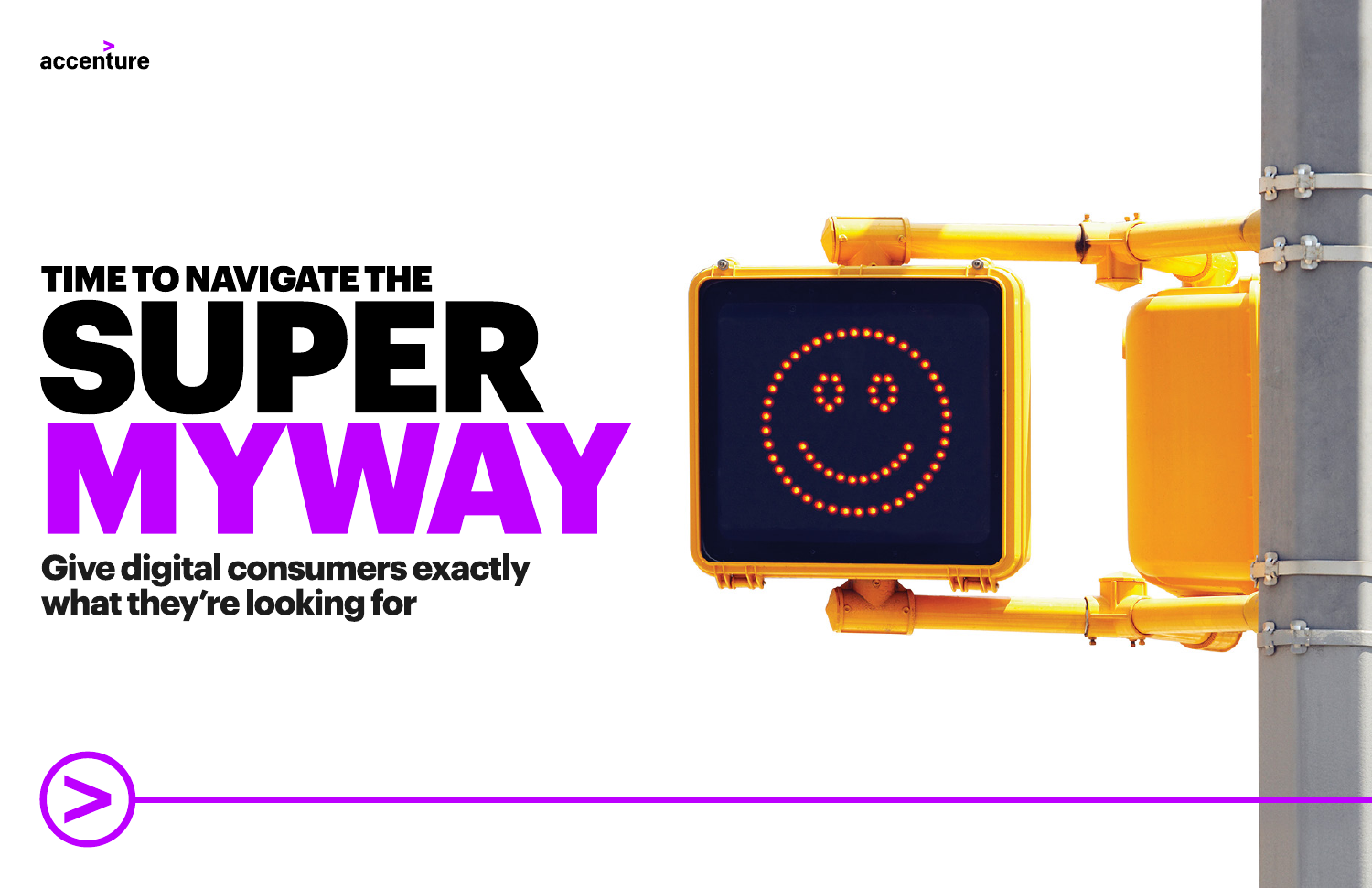**Insights from the 2018 Accenture Digital Consumer Survey of** 21,000 online consumers in 19 countries **reveal four key findings:**

experiences Consumers are in search of simplified, flexible and engaging subscription over-the-top (OTT) video experiences

Stand-alone digital voice assistant devices are leading the evolution toward blended digital and physical 1 2

Interest in connected experiences extends to selfdriving vehicles





# 4

The blending of the digital and physical worlds is evolving from a wide range of parallel services to a truly seamless experience. The digital voice assistant (DVA) device in its stand-alone form factor is leading the way in this development, as it makes services more easily accessible.

The key question for the industry is how well will companies be able to develop and offer these blended experiences to their customers?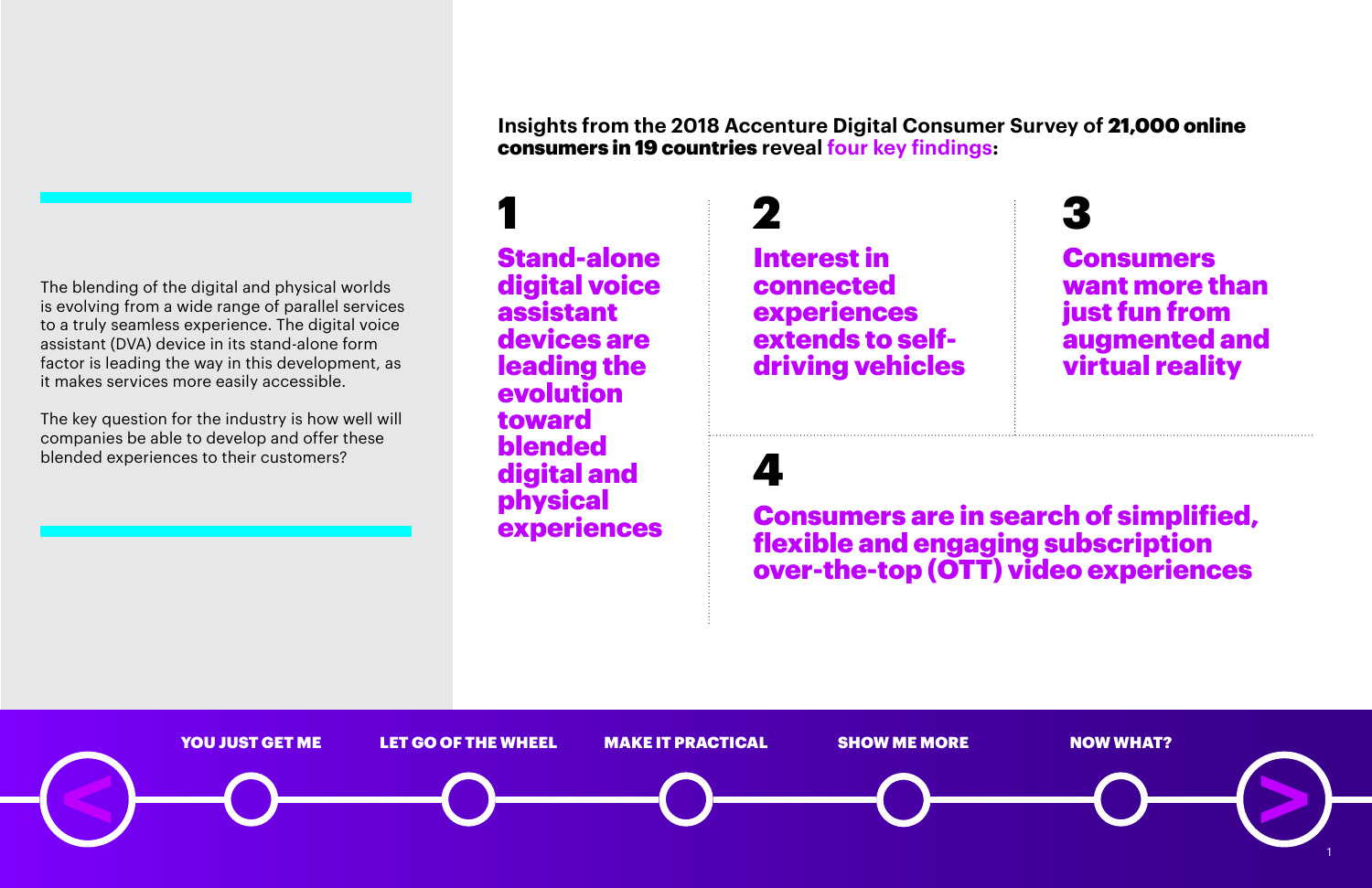

Year-on-year growth in ownership of stand-alone digital voice assistant (DVA) devices is greater than 50% in all countries surveyed, regardless of the availability of local language services. If stated purchase plans hold, DVA device ownership will reach one third of the online population in China, India, the US, Brazil and Mexico by the end of 2018 (FIGURE 1). While not yet as widespread, stand-alone DVA devices are used more often and deliver higher satisfaction levels than devices with embedded DVAs (FIGURE 2).

While not yet as widespread as embedded voice assistant devices, **stand-alone DVA devices are used more often** and users are more satisfied

#### FIGURE 2



#### FIGURE 1

Projected ownership levels of stand-alone DVA devices by the end of 2018





## **ARE LEADING THE EVOLUTION TOWARD BLENDED DIGITAL AND PHYSICAL EXPERIENCES**

**STAND-ALONE** DIGITAL VOICE **ASSISTANTS (DVAs)**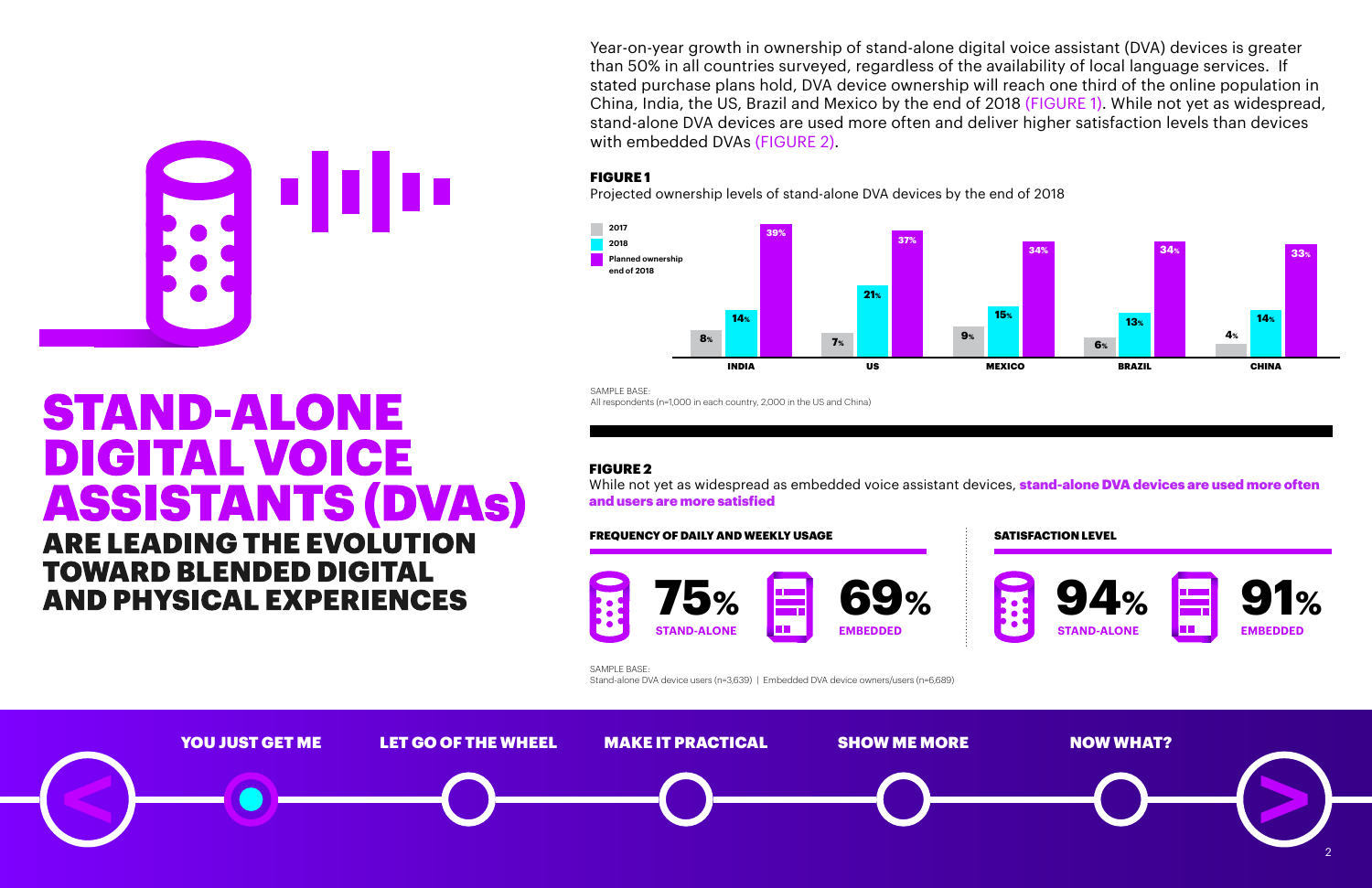

The voice interface takes the blending of the physical and digital worlds to a new level, augmenting the way consumers access content and services and offering providers an additional service and revenue opportunity. In fixed locations consumers who own a DVA device are using their smartphone less for certain activities, but for "on the go" use cases they still turn to their mobile devices (FIGURE 3). Countries where the highest percentage of consumers agree they are using DVA device for activities previously done on smartphones include India, the US, and Brazil.

Device adoption may be the easy part; keeping consumers engaged could be more challenging. The winners will be the ones who can tailor an app to provide a truly integrated digital and physical experience.

FIGURE 3

66% of consumers who own a stand-alone DVA use their smartphone for fewer activities

SAMPLE BASE: Stand-alone DVA owners who use their smartphone for fewer activities (n=1,493)

SAMPLE BASE: Stand-alone DVA device owners/users (n=2,271) \* Sum after rounding percentages



**Since I got my digital voice assistant device, I use my smartphone for fewer activities**



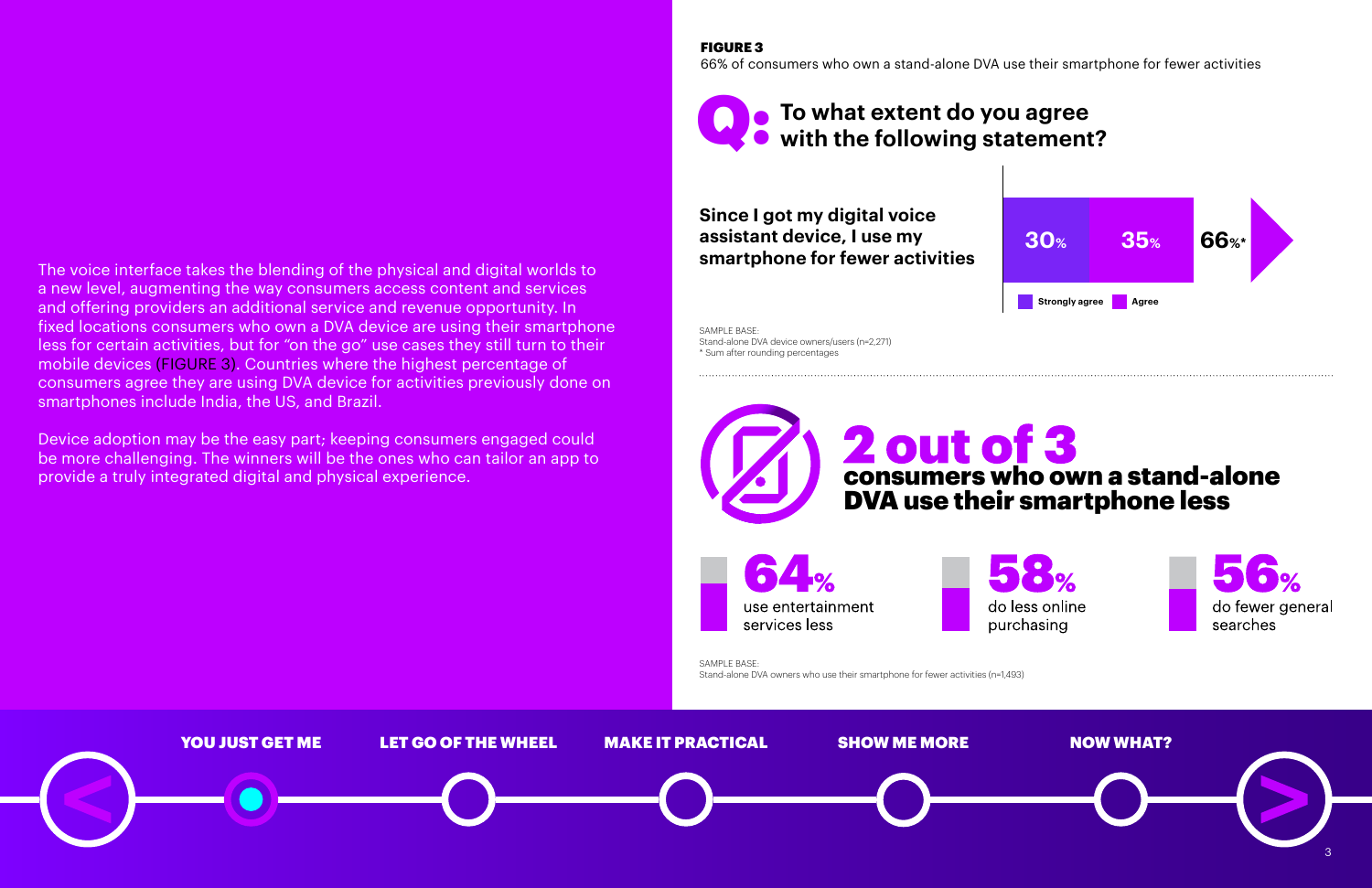# **INTEREST IN CONNECTED EXPERIENCES EXTENDS TO** SELF-DRIVING **VEHICLES**

Although commercially available self-driving vehicles are not expected to be market-ready in the near term, survey findings indicate that consumers are ready to embrace the concept. More than half of online consumers–especially men under 55 years of age with higher incomes–are willing to be a passenger in a selfdriving vehicle, despite some concerns over safety (FIGURE 4). One-third cite tech brands as their preferred supplier for self-driving vehicles with preference strongest in emerging markets like India, Brazil and Mexico.



Consumer interest declines as advanced driver assistance system (ADAS) features become more autonomous, indicating many may be more comfortable taking incremental steps toward relinquishing driver control. Nonetheless, 53 percent report interest in fully autonomous vehicles now. The large acceptance of this seemingly high-risk technology blended into a physical world experience indicates consumers will integrate some level of risk into their lives to achieve an experience they deem valuable.

Multi-tasking is seen as a key advantage of autonomous vehicles and the amount of time that is freed when consumers don't need to drive is massive. Important questions will be how that time will be used and what companies will best leverage the monetization potential of this captive audience.

#### FIGURE 4

54% of online consumers are willing to be a passenger in a self-driving vehicle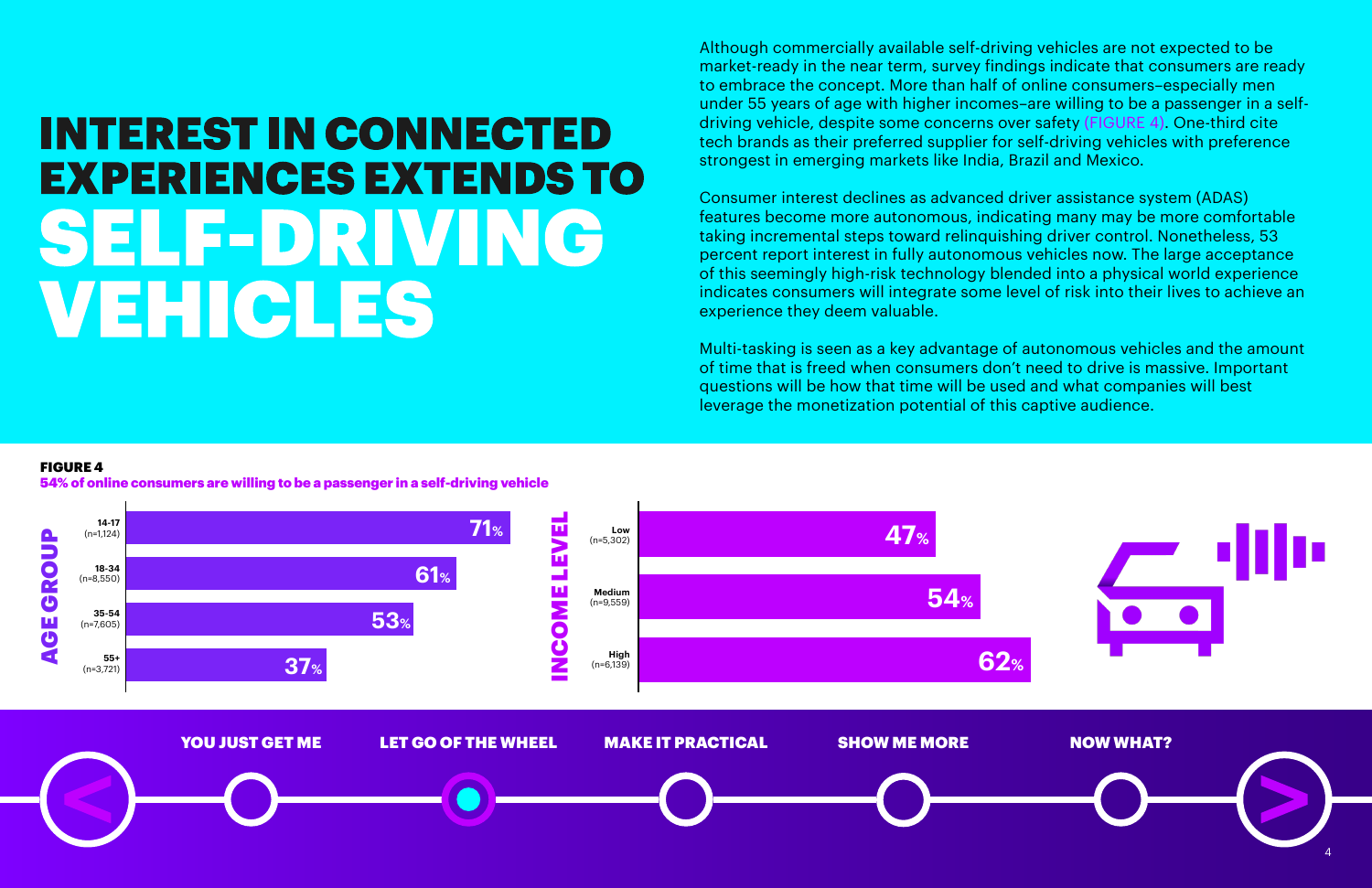





want to shop for household items and furniture



The broad consumer base is more interested in practical, daily-life Augmented and Virtual Reality (AR/VR) applications than gaming (FIGURE 5). While this group has lower average purchase intent, its larger size represents a hardware sales opportunity equal to that of gamers.

AR/VR is evolving into a range of different use cases and device form factor will most likely play a role in their adoption. Consumers are interested in AR/ VR technology and services but few are comfortable wearing intrusive devices. Integrating AR technology into wearable and other daily life devices is one way to overcome the challenge. In fact, more than half of consumers long for the day when they can replace their smartphone with a wearable solution that has all smartphone functionality through voice, augmented reality and hologram interfaces (FIGURE 6).

Now is the time to consider blending AR/VR into practical life experiences. While AR/VR is differentiating now, it will increasingly be embedded across a wide range of services. Defining ways to further differentiate the experience as AR/VR becomes more ubiquitous will be key to creating service monetization opportunities.

#### FIGURE 5

Consumers are interested in practical, daily-life AR/VR applications beyond gaming

want to learn more about a place they are visiting

want to learn new skills or techniques

#### FIGURE 6

55% of consumers would like to replace their smartphone with a wearable solution that has all smartphone functionality through voice, augmented reality and hologram interfaces

SAMPLE BASE:<br>All respondents (n=21,000)

SAMPLE BASE: All respondents (n=21,000)

clothes might fit

want to visualize how



## CONSUMERS WANT MORE THAN JUST FUN FROM AUGMENTED AND VIRTUAL REALITY (AV/VR)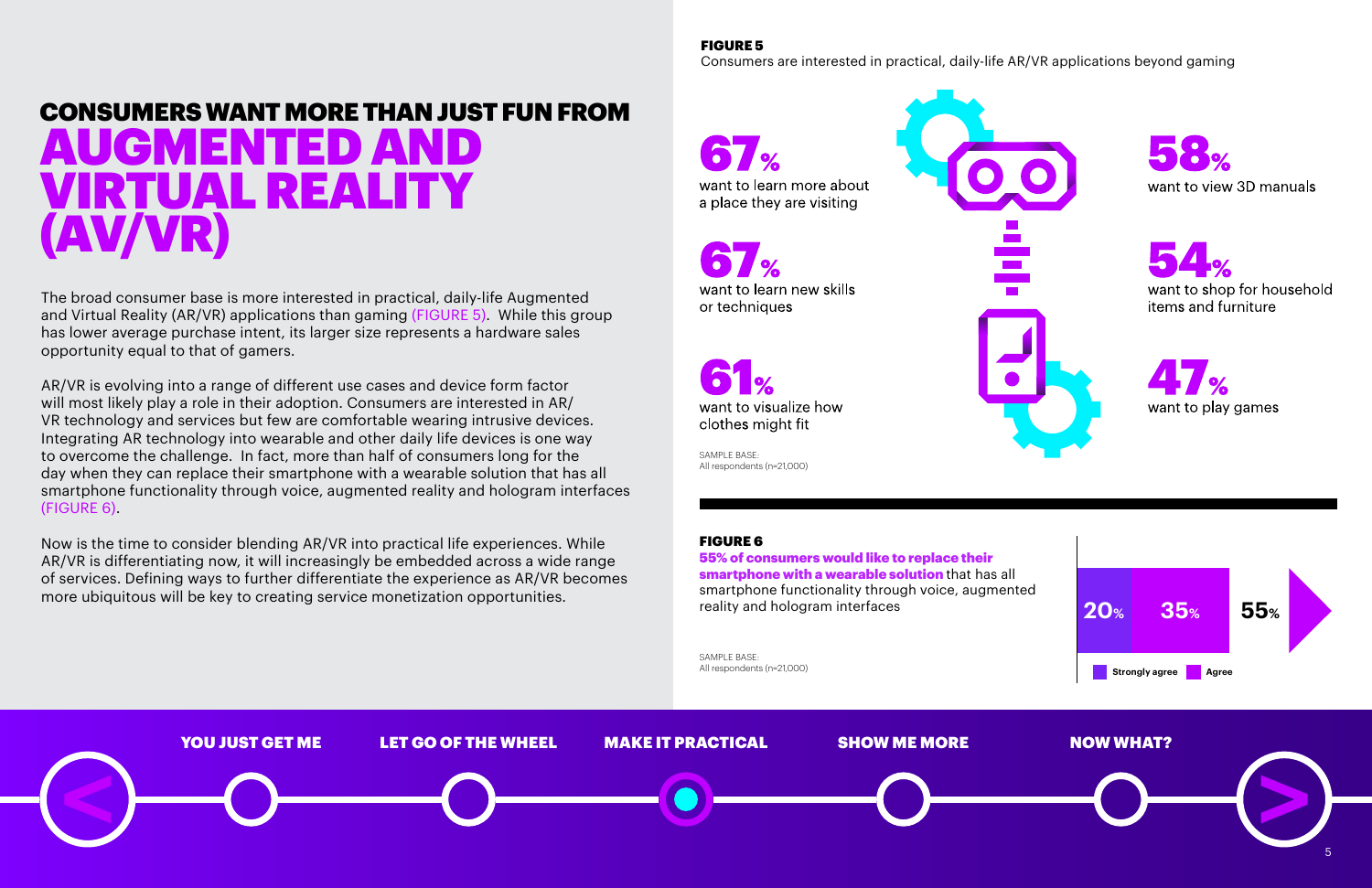



## **CONSUMERS ARE IN SEARCH OF** SIMPLIFIED, FLEXIBLE AND ENGAGING OVER-THE-TOP (OTT) VIDEO EXPERIENCES

With more than 200 OTT service providers in the US alone, it is not surprising that consumers often need to manage multiple OTT services to get all the content they want. However, an overwhelming majority (86%) are tired of this juggling act (FIGURE 7). Their search for a simplified, centralized experience, points to the potential of aggregation services and managed access models in the industry.

Despite shrinking video bundles, **51% of consumers believe they pay for content they don't** care about

Yet, this does not mean consumers are looking for access to all content—just theirs. Half of respondents (51%) believe they are paying for content they don't want, an indication that the market is ripe for flexible bundles that can be customized to consumer preferences and new business models that can unlock additional consumer demand (FIGURE 8).

SAMPLE BASE: All respondents (n=21,000)

#### FIGURE 7 86% of online consumers say they don't want to juggle multiple OTT services

#### FIGURE 8



SAMPLE BASE: All age 18+ respondents (n=19,867)



HOW ONLINE CONSUMERS PREFER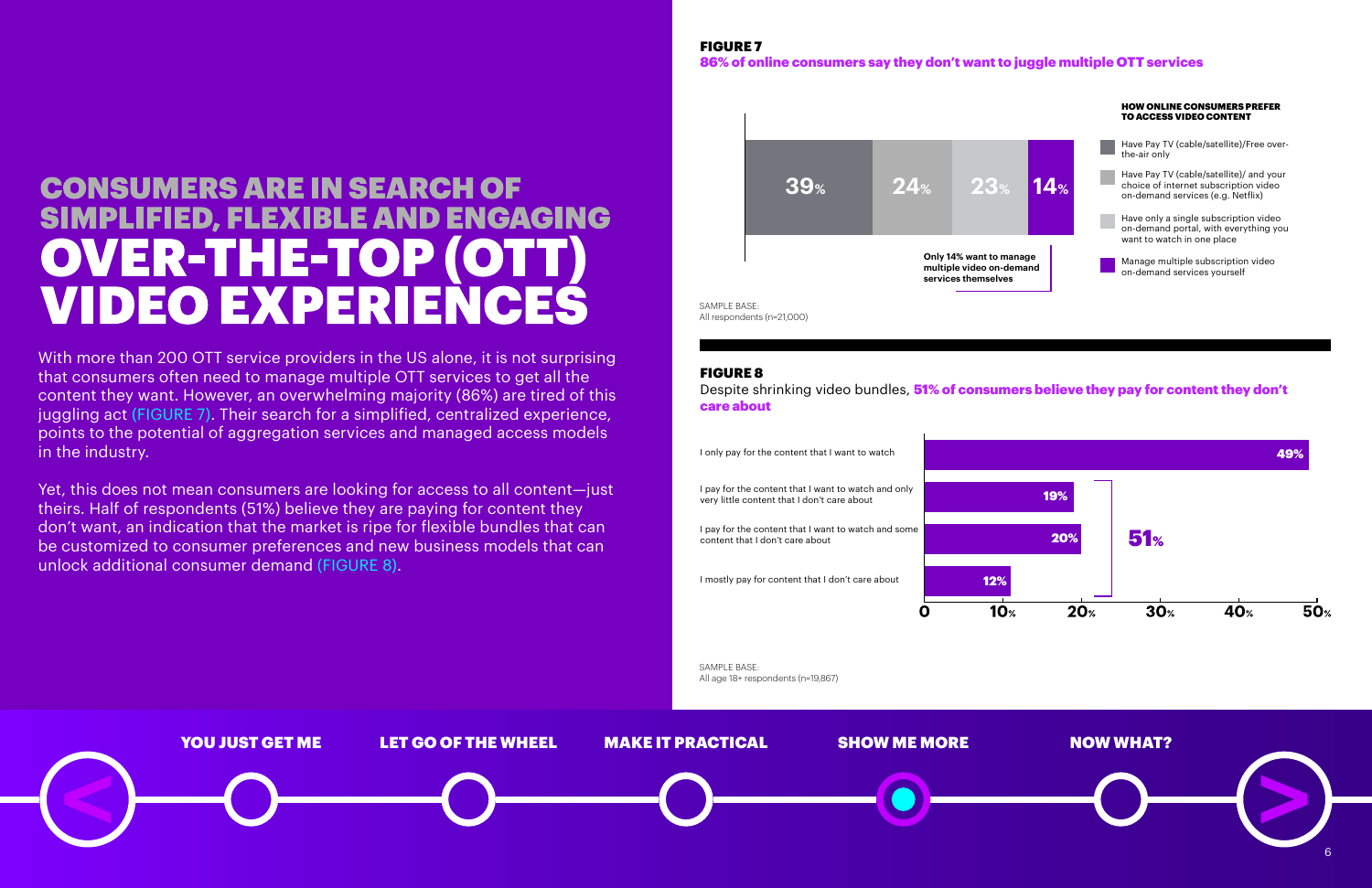



While many OTT services are gravitating towards subscription-based models to drive revenue, research reveals that there is still a healthy consumer appetite for advertising. In fact, 64% of respondents stated that they are not willing to pay more to remove advertising (FIGURE 9). This gives OTT services the opportunity to pursue diversified options for monetization and to provide consumers with more flexible options to satisfy their preferences and price point.

OTT services have gravitated to subscription-based models, but **64% of consumers say they** aren't willing to pay to remove advertising

Consumer budgets do not yet reflect their shift in consumption to online video: **they spend 23%** of their entertainment budget on OTT but 42% of their viewing time

There is no question that consumers are engaged in OTT and, based upon market trends, becoming more so. According to our research, online video consumption accounts for 42% of consumers' viewing time—but comprises only 23% of consumers' viewing wallet (FIGURE 10). Although OTT services are not yet reaping their fair share of market spend, there is definite potential to grow revenue by aligning these values and positioning OTT as a competitor to traditional PayTV to attract new viewers.

#### FIGURE 9

#### FIGURE 10



SAMPLE BASE:

Global Consumers who have *both* OTT and PayTV services (excl. Online PayTV) (n=3,129)



#### **SHARE OF WALLET AND SHARE OF TIME FOR PayTV AND OTT SUBSCRIBERS GLOBALLY**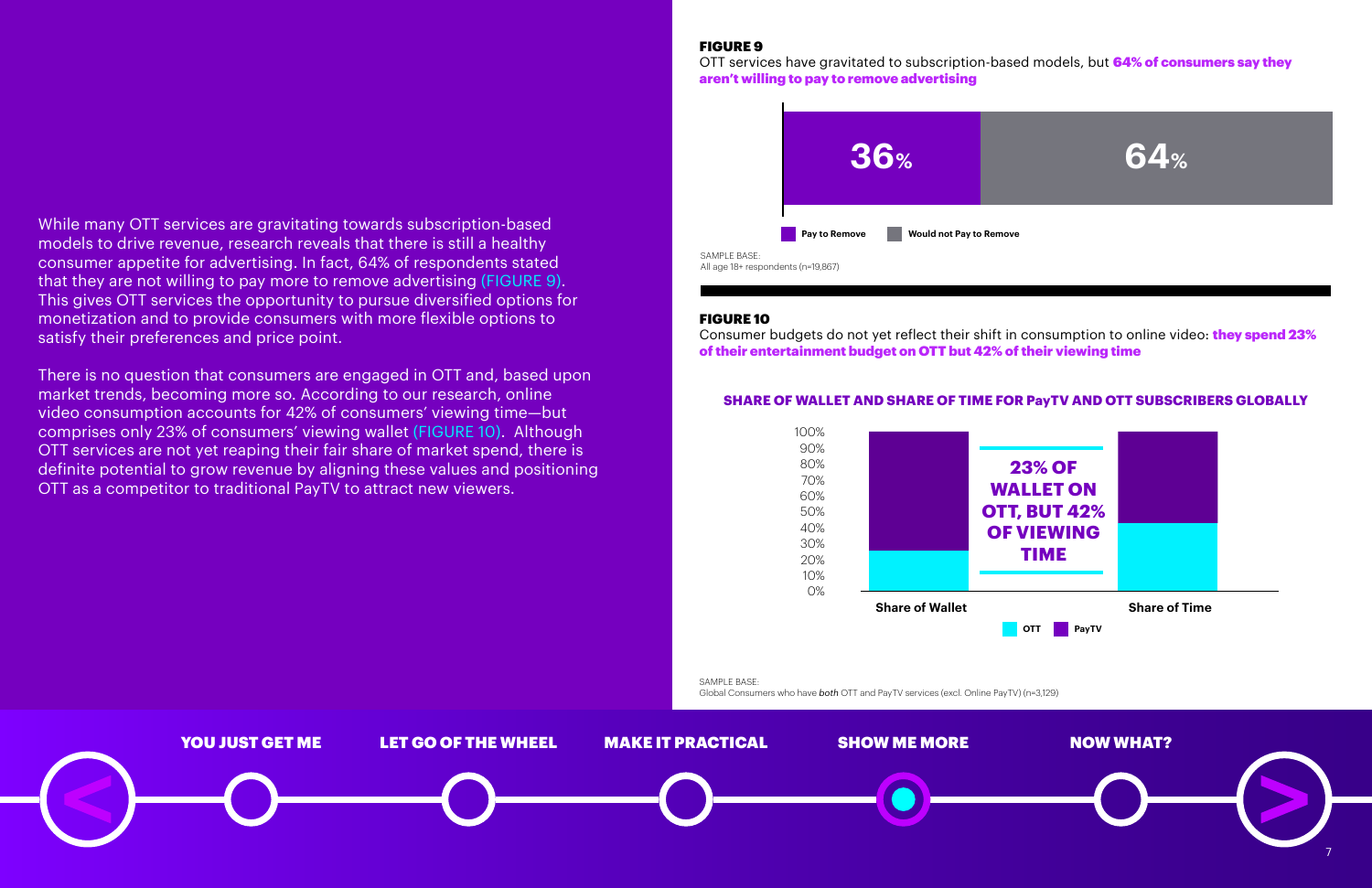





# **RECOMMENDATIONS TO NAVIGATE THE** SUPER MYWAY

Give digital consumers exactly what they're looking for:

## 1. Focus on blended digital and physical experiences

## 3. Innovate with new business models

## 2. Architect new ecosystems to connect consumers

## 4. Put consumers at the heart of the OTT experience

Consumers are embracing the blended experiences that voiceenablement provides. Soon consumer interest will shift from new form factors to connected, live intelligence and success will pivot on how well companies create and sustain engaging blended experiences. Integrating natural language processing will be a key imperative for the developer ecosystem such that video, voice and various other interfaces work seamlessly together at home and on the go.

Behind blended experiences are rapidly evolving ecosystems of hardware, software, connectivity and content providers. As service access grows ubiquitous and focus heightens on integrated digital and physical experiences, new ecosystems are needed to deliver engaging use cases. Whether it is a partnership between mobile and stationary devices, data sharing across platforms or collaboration with unique providers, dynamic ecosystems will form the basis for differentiation.



OTT video is here to stay. Now it's time to retool the current business models to put the consumer at the center of the online video experience. In doing so, video service providers can unlock expanded revenue opportunities through business models like: new aggregation services, flexible bundles, tiered subscription access models with consumer-oriented advertising approaches and services that position OTT providers as competitors to traditional PayTV.

The merging of digital and physical experiences represented by DVAs, self-driving vehicles and AR/VR creates monetization opportunities that could introduce completely new businesses and business models. How will free time be spent in a self-driving vehicle? How can AR/VR and autonomous technologies assist in healthcare or training? A persistent focus on innovation will help companies lead the way in the blended experience evolution.